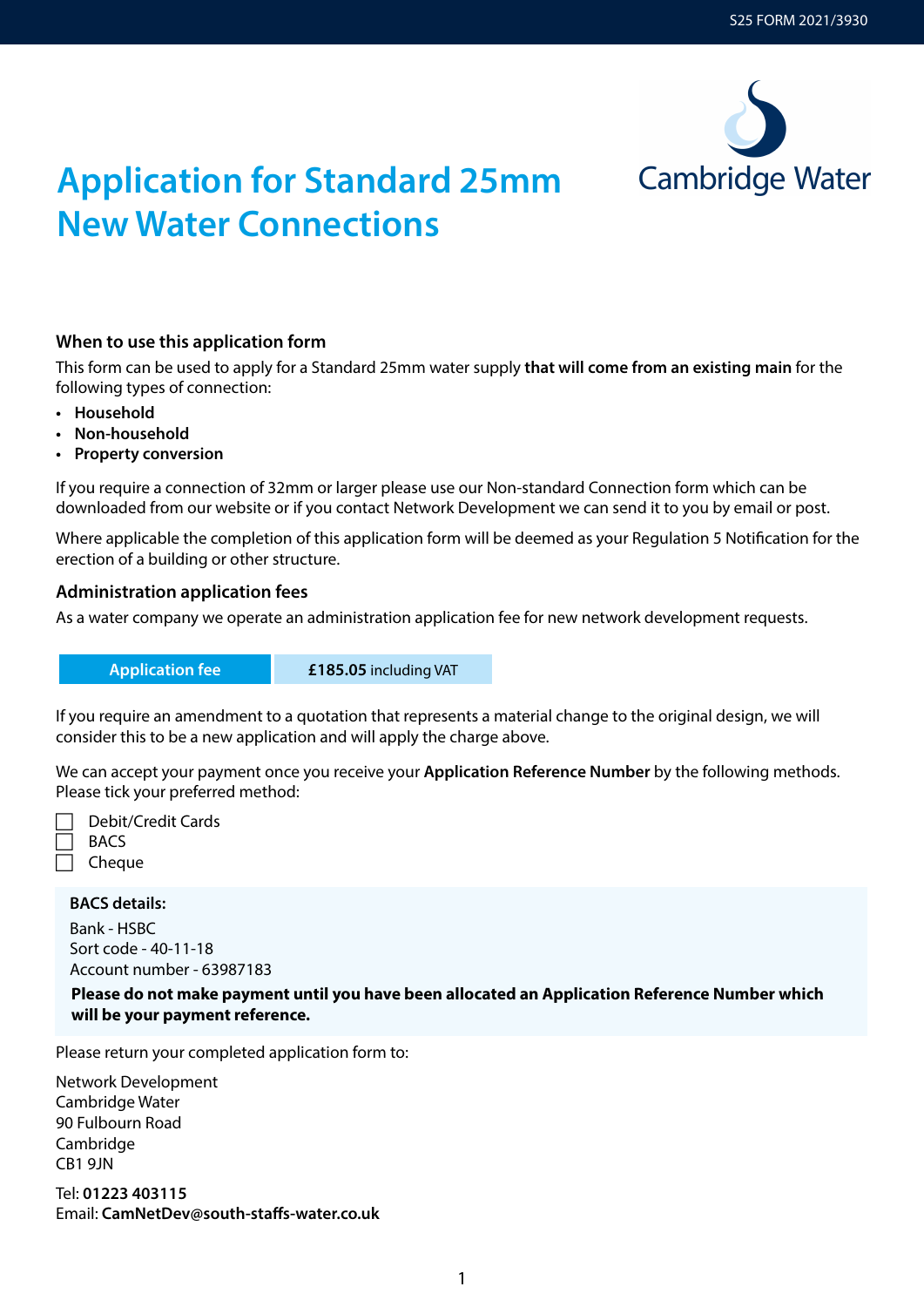### **SECTION 1 – APPLICANT/COMPANY DETAILS**

Unless otherwise stated the quote will be sent to the applicant.

| Applicant/Company name (if applicable): Notified that the set of the set of the set of the set of the set of the set of the set of the set of the set of the set of the set of the set of the set of the set of the set of the |                                           |  |
|--------------------------------------------------------------------------------------------------------------------------------------------------------------------------------------------------------------------------------|-------------------------------------------|--|
|                                                                                                                                                                                                                                |                                           |  |
|                                                                                                                                                                                                                                |                                           |  |
|                                                                                                                                                                                                                                |                                           |  |
|                                                                                                                                                                                                                                |                                           |  |
|                                                                                                                                                                                                                                |                                           |  |
|                                                                                                                                                                                                                                |                                           |  |
|                                                                                                                                                                                                                                | <u> Job title: ___ __________________</u> |  |

#### **SECTION 2 – SITE ADDRESS AND SITE DETAILS**

Where the connections will be required.

Site name/address:

Office telephone: Mobile number:

Email address:

Site contact name:

#### **SECTION 3 – SITE HISTORY**

If any properties have been demolished, please note the demolition date of the properties and the customer reference number/s of the properties.

Property details:

 $\overline{a}$ 

Demolition date(s): Customer ref: Customer ref:

Postcode:

П

| <b>SECTION 4 - REASON FOR CONNECTION</b> |                                                |  |
|------------------------------------------|------------------------------------------------|--|
| Please tick appropriate boxes.           |                                                |  |
| Household                                | Non-household                                  |  |
| New property/unit                        | Existing property without supply               |  |
| Temporary/site compound supply           | Landlord supply                                |  |
| Irrigation supply                        | Fire sprinkler/hose supply                     |  |
| Property conversion into                 | Animal drinking trough etc                     |  |
| additional units                         | Other (please confirm reason/type of premises) |  |

Temporary or building supply that will eventually become a permanent supply for a property

Please provide plot number for temporary/permanent supply \_\_\_\_\_\_\_\_\_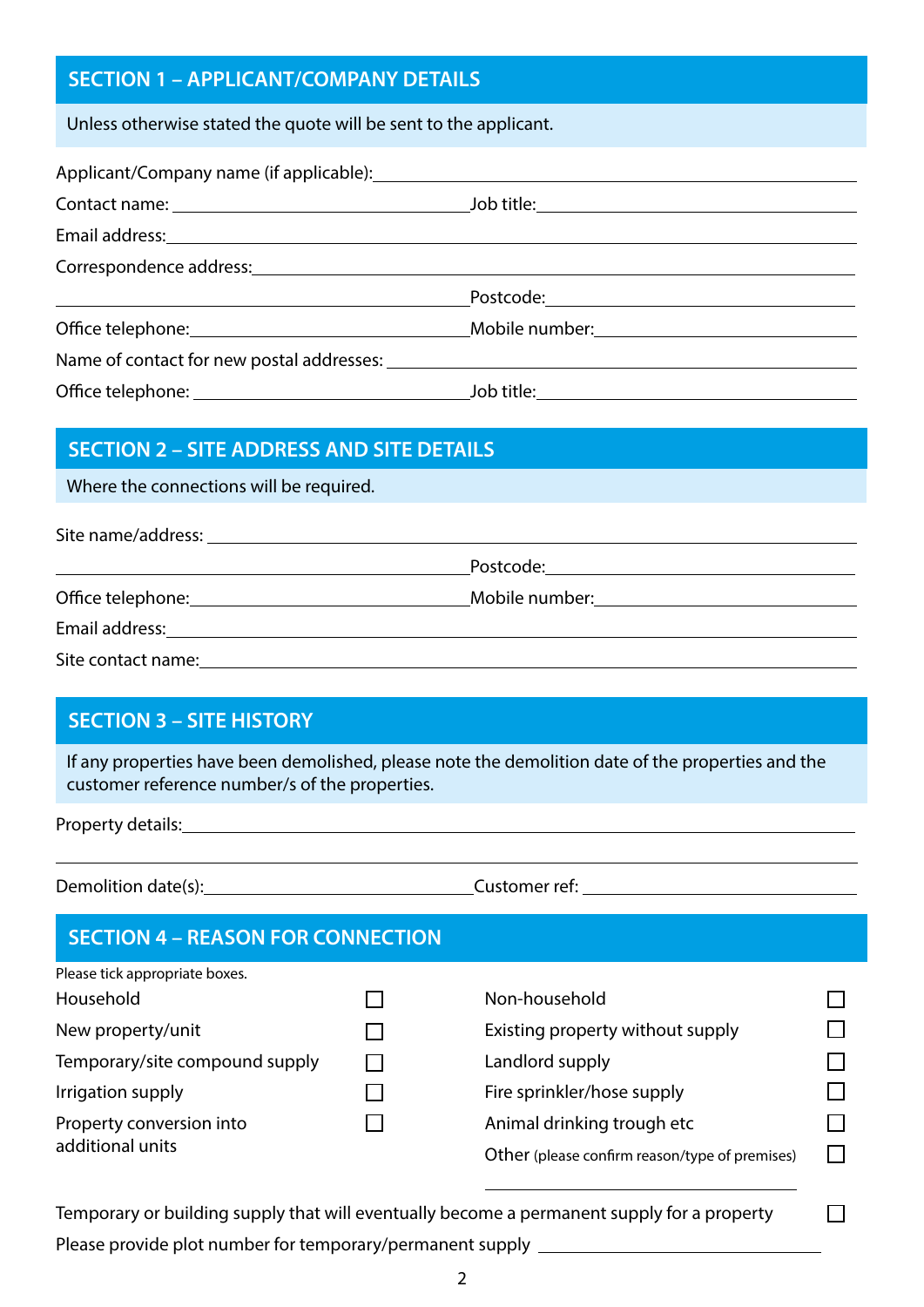#### **SECTION 5 – SEWERAGE INFORMATION**

#### Collected on behalf of Anglian Water.

Although Cambridge Water does not deal with sewerage connections we are responsible for the collection of sewerage infrastructure charges on behalf of Anglian Water. Please provide details about how the foul and surface water will drain from the site.

| How will foul water drain?    | 1. Public sewer                                                    | Yes<br>No                                                                  |
|-------------------------------|--------------------------------------------------------------------|----------------------------------------------------------------------------|
|                               | 2. Septic Tank                                                     | $\Box$ Yes $\Box$ No                                                       |
| How will surface water drain? | 1. Public sewer<br>2. Soakaways<br>3. Grey water harvesting system | $\Box$ Yes $\Box$ No<br>$\Box$ Yes<br>$\Box$ No<br>$\Box$ Yes<br>$\Box$ No |
|                               |                                                                    |                                                                            |

Please note your application will not be processed if you fail to provide this information.

#### **SECTION 6 – WATER CONNECTIONS REQUIRED - HOUSEHOLD (where applicable)**

If more than 15 connections are required, please copy this page and complete as necessary.

| Plot / Unit Number(s) | Property type:                          |                                     |             | Number of storeys |
|-----------------------|-----------------------------------------|-------------------------------------|-------------|-------------------|
|                       | Apartment / terraced /<br>mobile home A | Semi-detached   Detached<br>$\sf B$ | $\mathsf C$ |                   |
|                       |                                         |                                     |             |                   |
|                       |                                         |                                     |             |                   |
|                       |                                         |                                     |             |                   |
|                       |                                         |                                     |             |                   |
|                       |                                         |                                     |             |                   |
|                       |                                         |                                     |             |                   |
|                       |                                         |                                     |             |                   |
|                       |                                         |                                     |             |                   |
|                       |                                         |                                     |             |                   |
|                       |                                         |                                     |             |                   |
|                       |                                         |                                     |             |                   |
|                       |                                         |                                     |             |                   |
|                       |                                         |                                     |             |                   |
|                       |                                         |                                     |             |                   |
|                       |                                         |                                     |             |                   |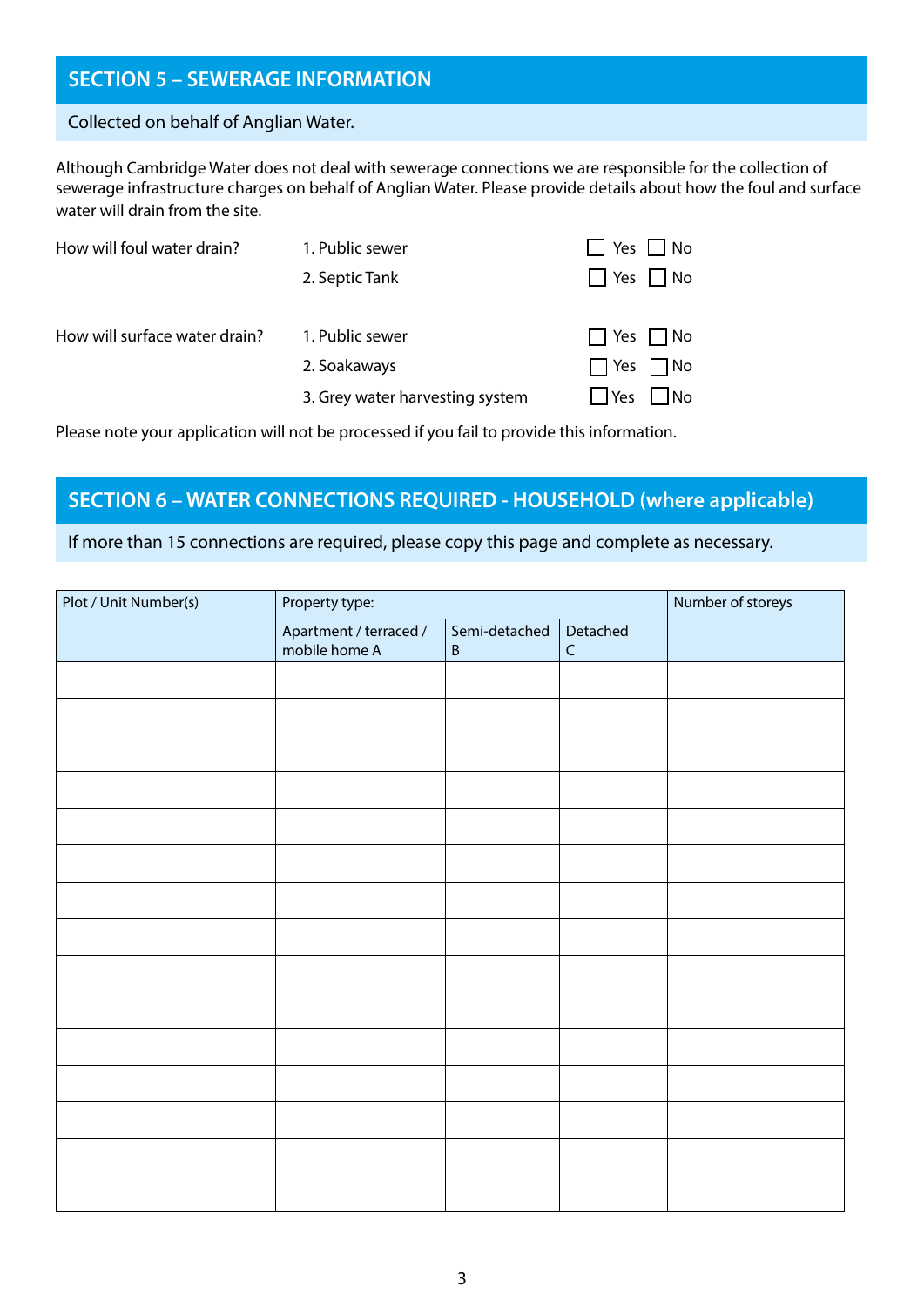## **SECTION 6 – WATER CONNECTIONS REQUIRED - NON-HOUSEHOLD (where applicable)**

#### If more than 15 connections are required, please copy this page and complete as necessary.

| Plot / Unit Number(s) | Property type (e.g. office, shop, factory,<br>industrial unit, warehouse, hotel, nursing<br>home, hospital etc.) | Site footprint information per unit |                                  |  |
|-----------------------|------------------------------------------------------------------------------------------------------------------|-------------------------------------|----------------------------------|--|
|                       |                                                                                                                  | Total area of unit<br>sq. metres    | Total area of site<br>sq. metres |  |
|                       |                                                                                                                  |                                     |                                  |  |
|                       |                                                                                                                  |                                     |                                  |  |
|                       |                                                                                                                  |                                     |                                  |  |
|                       |                                                                                                                  |                                     |                                  |  |
|                       |                                                                                                                  |                                     |                                  |  |
|                       |                                                                                                                  |                                     |                                  |  |
|                       |                                                                                                                  |                                     |                                  |  |
|                       |                                                                                                                  |                                     |                                  |  |
|                       |                                                                                                                  |                                     |                                  |  |
|                       |                                                                                                                  |                                     |                                  |  |
|                       |                                                                                                                  |                                     |                                  |  |
|                       |                                                                                                                  |                                     |                                  |  |
|                       |                                                                                                                  |                                     |                                  |  |
|                       |                                                                                                                  |                                     |                                  |  |
|                       |                                                                                                                  |                                     |                                  |  |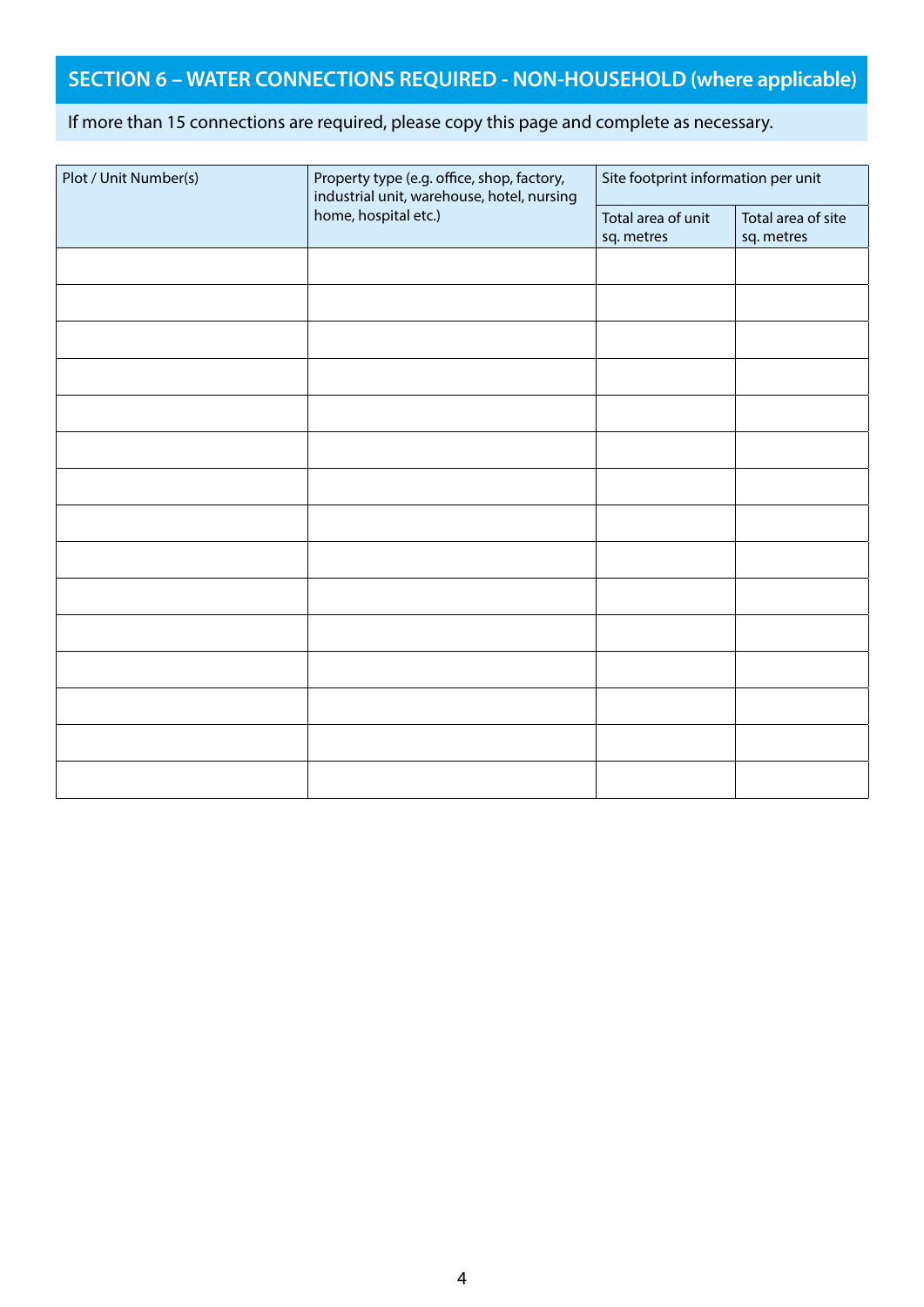#### **SECTION 7 – PROVISION OF PLANS/DRAWINGS**

In order to process your application we will need to assess the plans relating to your development. **You must provide the following:**

- **Site Location Plan** of 1:200, 1:500, 1:1250 or 1:2000 scale, indicating the location of the premises in relation to adjacent roads.
- **Site Layout Plan** of 1:200, 1:500, 1:1250 or 1:2000 scale, indicating the total site boundary, the area occupied by each unit, common areas and your proposed service pipe route.
- **Diagram/Plan** showing the pipework/fittings proposed to be installed.

#### **SECTION 8 – DECLARATION**

Please confirm that you have read and accept the **New Supply Terms and Conditions** and the requirements detailed in this application form.

| $\overline{\phantom{a}}$<br>Signec <sup>'</sup> | ------<br>.<br>. | )ate<br>wull<br>$\sim$ $\sim$ |
|-------------------------------------------------|------------------|-------------------------------|
|                                                 |                  |                               |

Please return the completed form to:

**Network Development, Cambridge Water, 90 Fulbourn Road, Cambridge, CB1 9JN**

#### **Don't forget to:**

- Enclose Site Location Plan, Site Layout Plan
- Enclose the required application fee
- Enclose a soil report or the Contaminated Land Assessment form which can be printed off the **[website](https://www.cambridge-water.co.uk/media/2898/cla-form-cam-may-2020.pdf)**, in the absence of this we will assume barrier pipe is going to be used. If main laying is required we require a full soil report and test results.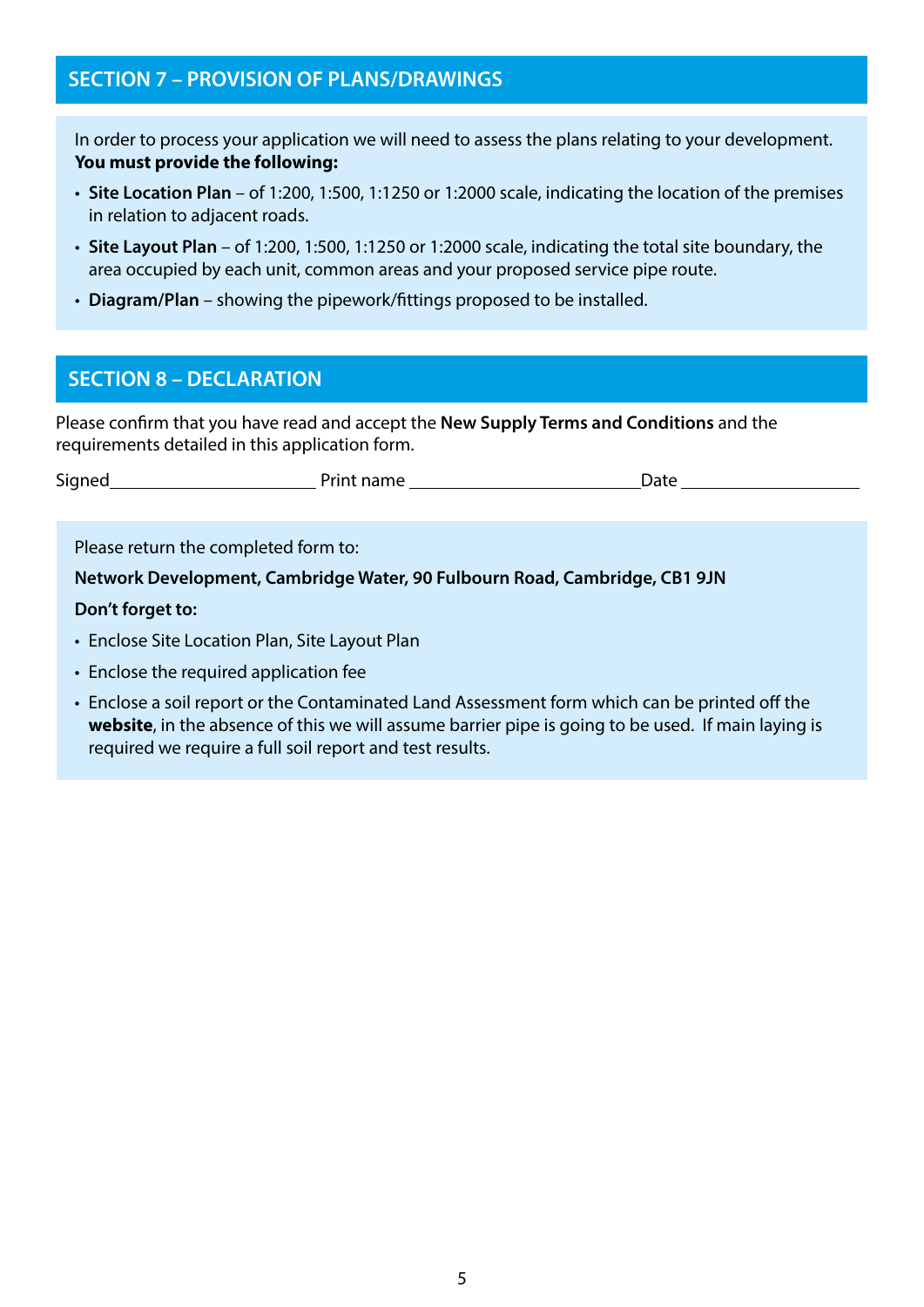# **New supply terms and conditions**

Under the provisions of Section 47 of the 1991 Water Industry Act you must observe the following before we will provide any new water connection.

- **Getting Connected** we will only make a connection when (1) the quote for the Plot/Unit/House has been issued and been paid in full (2) the supply pipe has passed our inspection (3) mains already exist or have been installed and commissioned from which the connection can be made (4) kerb and back edging are in place enabling us to install the boundary stop tap box to the correct finished surface level.
- **Separate Supplies** are required for all new or newly converted properties, separately occupied house, flat or part of a building. We may consider allowing shared supplies for buildings that are to be permanently kept under one owner or management company e.g. sheltered housing or special needs cases included in the Housing (Right to Acquire) Regulations 1997 (No.619).
- **Meters** all new properties will be supplied with a controlling stop tap & meter at the boundary of the property or as near as possible to the property boundary.
- **Water Supply (Water Fittings) Regulations 1999** all private pipework and fittings must be installed to comply with these regulations (available on request). Our Water Regulations Team undertake routine audits of internal plumbing installations on a sample basis.
- **Supply Pipe Inspection** the Supply Pipe is the section of the Service Pipe that must be laid by the applicant from the property to the boundary of the public highway or service access strip. The pipe needs to be laid to the correct depth (min. depth 750mm-1350mm max. depth) and needs to be inspected in the trench before it is backfilled. The end of each supply pipe must be clearly marked with the plot / unit number and be capped to prevent debris entering the pipe. An internal stop tap must be installed on the rising main in order that we can pressure test our meter and pipework.
- **Disinfection & Pressure Testing** we require certificated evidence of analysis for the following water mains/ services :-
	- (i) 63mm (over 25m)
	- (ii) 90mm and above.

Disinfection should be undertaken by a competent person/s in accordance with the requirements of British Standard 6700. 2006. The analysis certificate must be issued by a UKAS accredited laboratory (www.ukas.com) and must provide the information detailed in Certificate of Analysis Form (SSW WQ Cert/01/Mar07) which can be forwarded upon request. Completed certificates must be returned to Developer Services for assessment and authorisation by Water Quality. The pipework installation should be appropriately pressure tested to 1.5 times the maximum operating pressure with appropriate thrust blocks installed at terminal points and changes of direction.

- **Backflow Prevention** to prevent contamination of the water supply we require the installation of an approved Double Check valve on the rising main for all non-household new connections. Building standpipes must be fitted with a double check valve, attached to a rigid structure and be protected against frost and mechanical damage.
- **Water Pressure** the water industry reference standard is to provide minimum water pressure of 10 metres head (1Bar) at pavement level with a flow rate of 9 litres per minute, which should be sufficient to supply a water storage cistern in a standard two-storey house built at pavement level. Whilst the normal working pressure may be greater than the standard it is possible that in the future the pressure may reduce or due to increasing demands fluctuate to this level. Where new buildings are to be constructed over two storeys, the architect / designer must design the plumbing installation suitable for the minimum water pressure. All water fittings to be installed must be capable of withstanding an internal water pressure not less than 1.5 times the maximum operating pressure.
- **Storage** in certain circumstances we may specify a requirement for the provision of float-operated valves and 24 hour storage. If you rely on water for a process or commercial purpose you should ensure that you have adequate storage or back-up facilities in the event of loss of supply due to unforeseen operational events which may lead to supply interruptions.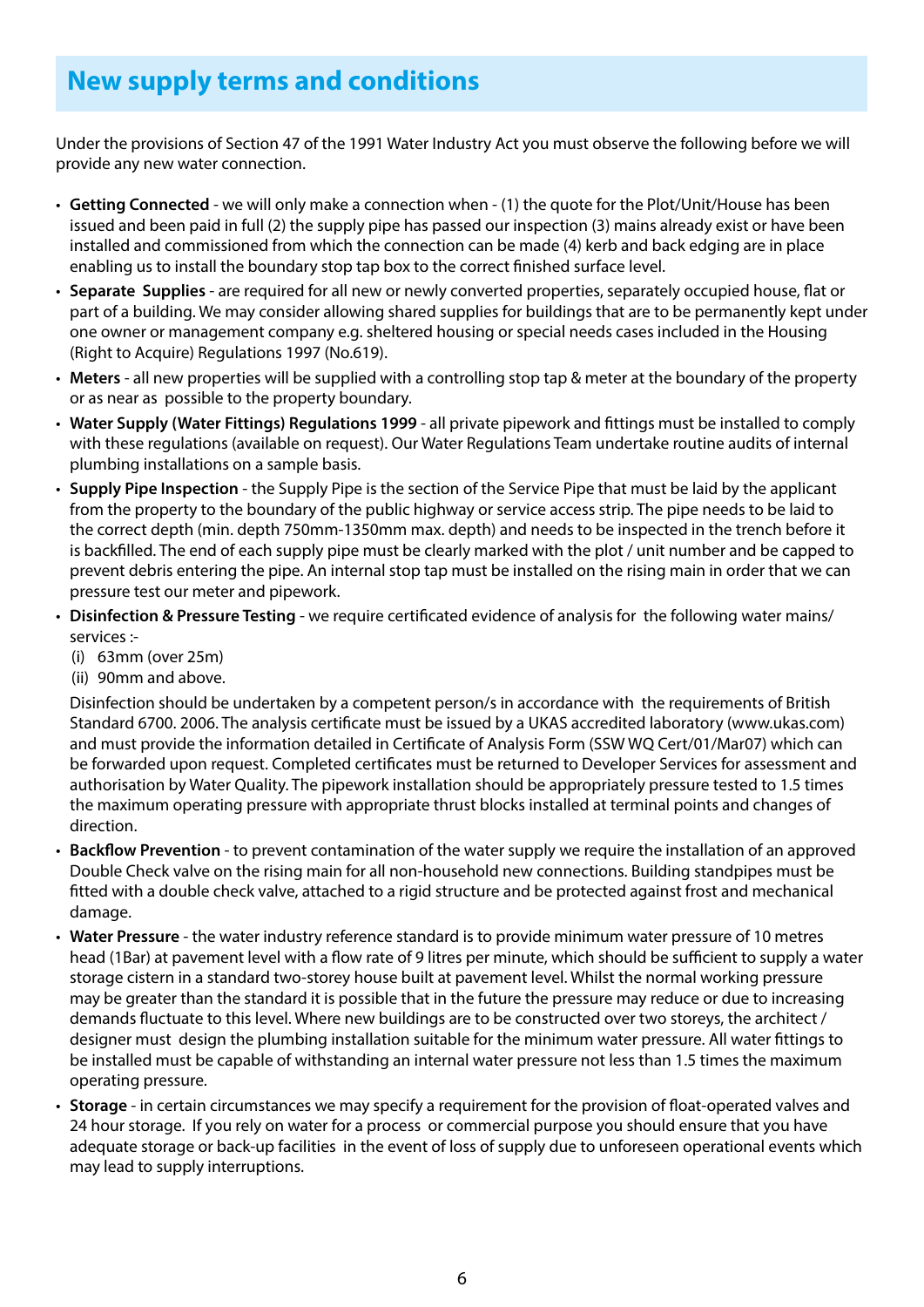# **General notes**

#### **Please retain for future reference**

- **Communication Pipe** this is our section of the service pipe and connects the water main to the supply pipe. We will normally only lay the communication pipe to the boundary of the street in which our main is laid.
- **Fire Supplies** a constancy of pressure and continuity of supply cannot be guaranteed for fire fighting. It must be noted that flows and pressures will vary due to demand, both throughout the day and seasonally and supplies maybe interrupted at any time for a variety of reasons including planned and emergency maintenance works and third party damage incidents. We recommend that storage provision is made to ensure an adequate water supply is available for fire fighting.
- **Easements** if in laying your supply pipe you need to (or have obtained a right of access to) cross another owners land, you must provide us with a copy of the legal agreement (easement).
- Water Infrastructure Charges are payable in addition to connection charges whenever a new or additional supply is required and helps us to pay for the costs of adapting our network to meet the demands of new developments. For household and non-household water supplies up to 32mm the current standard charge will be applied. This charge will be outlined in our quotation and will apply to each property or part of a building, which is occupied as a separate dwelling (including flats).

For multi-occupancy developments like hotels, community housing, nursing homes, sheltered accommodation or retail premises the charge will be based on the number of water fittings to be installed. We may make an allowance for previous properties on new developments if you provide us with details of the previous usage for the site and whether any connections existed on the site prior to re-development.. Infrastructure charges for non-household connections are calculated by taking the loading units of the water fittings to be installed within the premises and dividing this by the loading units of a standard household premise. Our Charges Scheme provides an example of how these charges are calculated.

- **Sewerage Infrastructure Charge** is also payable and collected by us on behalf of Anglian Water. If any form of exemption in respect of sewerage infrastructure charges has been granted by Anglian Water a copy of their formal notification form must be returned with this application, otherwise sewerage infrastructure charges will be included where applicable.
- **Ducts** suitable sleeving must be used to protect the supply pipe where it enters the building, to provide access for renewal and to enable insulation of the pipe. A variety of sleeving products are available, an example being 100mm diameter Soil Pipe, which is large enough for access purposes and will allow a loose fill granular material such as polystyrene to be inserted for insulation of the supply pipe.
- **Size of Supply** for normal, uncontaminated ground conditions, blue medium density polyethylene pipes (MDPE) can be used. Installation of the supply pipe on premises is the applicant's responsibility, therefore it is vital that you size the supply pipework correctly for the flow rate required. Consideration for flow restrictions should be made wherever long supplies are required and/or the supply has to overcome a gradient to reach the property.
- **Contaminated Ground**  certain types of ground contamination will have a detrimental effect on MDPE supply pipes or PE water mains. Where this has been identified, water industry approved barrier supply pipes and barrier water mains will be specified and must be laid. As barrier pipes are manufactured with differing outside diameters the developer will be required to provide a Female Iron fitting compatible with the pipe being laid. This is to enable us to standardise the connection to any approved barrier pipe.